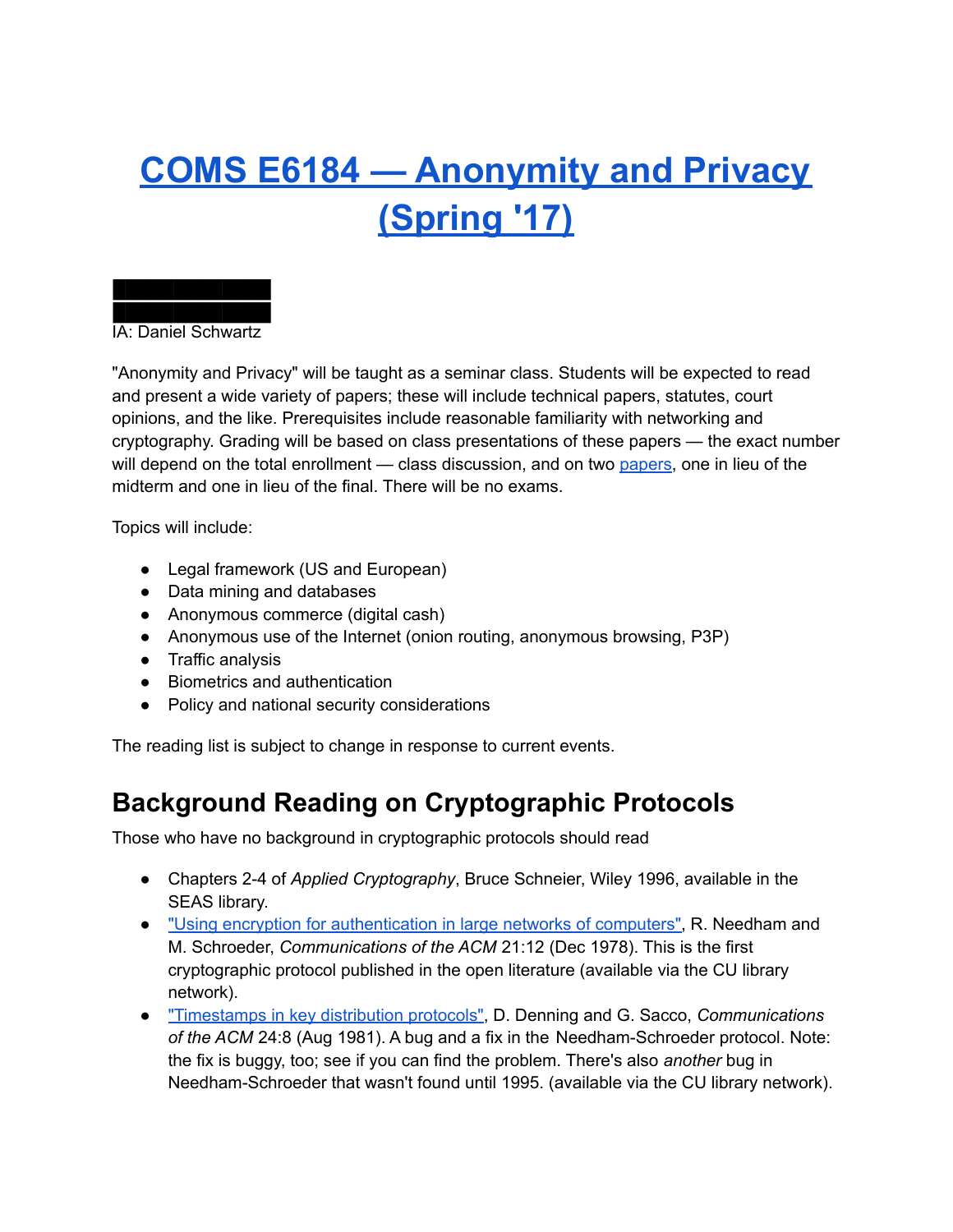## **Courseworks**

Unless there is significant sentiment to the contrary, I will not use Courseworks except for the gradebook and the discussion list. All readings will be posted on this sight.

## **IA**

Daniel Schwartz Office hours: **Konstantine and Portion**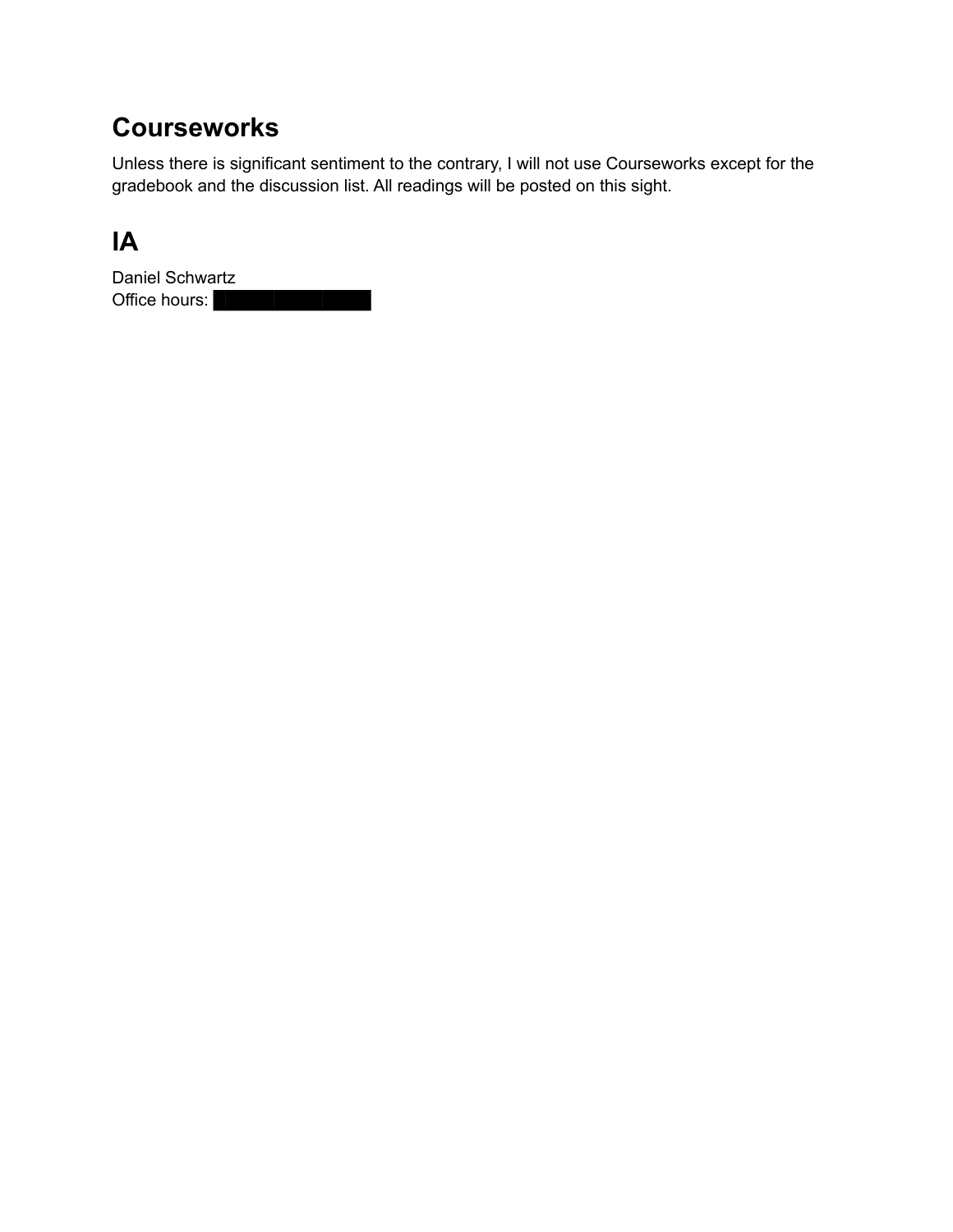# **COMS E6184 — [Lectures](https://www.cs.columbia.edu/~smb/classes/s17/lectures.html) (Spring '17)**

The topics and readings listed here are subject to change, including in response to current events

#### **Tuesday, January 17: [Introduction](https://www.cs.columbia.edu/~smb/classes/s17/l_intro.pdf)**

- Samuel D. Warren and Louis D. Brandeis. The right to privacy. *Harvard Law Review*, 4(5), December 1890. [ [http](https://www.jstor.org/stable/1321160) ]
- David Brin. The transparent society. *Wired*, 4(12), December 1996. [*html*]
- Jerry Kang. Cyberspace privacy: A primer and proposal. *Human Rights Magazine*, 26(1), Winter 1999. [ [http](http://heinonline.org/HOL/LandingPage?handle=hein.journals/huri26&div=6&id=&page=) ]
- Stephen T. Kent and Lynette I. Millett, editors. *Who Goes There? Authentication Through the Lens of Privacy*. National Academies Press, 2003. (Chapter 3). [ [.html](http://www.nap.edu/catalog/10656.html) ]
- Dr. [Fun](http://www.ibiblio.org/Dave/Dr-Fun/df200601/df20060116.jpg)

#### **Tuesday, January 24: Legal Foundations of Privacy**

- Whitfield Diffie and Susan Landau. *Privacy on the Line: the Politics of Wiretapping and Encryption*. MIT Press, Cambridge, MA, second edition, 2007. Chapter 7. [ [http](https://www.dropbox.com/s/rnkqcak89lkuor8/5572.pdf?dl=0) ]
- Stefan Kulk and Frederik Zuiderveen Borgesius. Freedom of expression and `right to be forgotten' cases in the Netherlands after Google Spain. *European Data Protection Law Review (EDPL)*, 1(2):113--124, 2015. [ [http](http://heinonline.org/HOL/Page?handle=hein.journals/edpl1&collection=journals&id=127) ]
- Katz v U.S. 389 US 347 (1967) Smith v Maryland 442 US 735 (1979) 18 USC 2510-2522, 2701-2712: wiretap law; Stored Communications Act (recommended) 18 USC 3121-3127: pen registers and trap-and-trace devices (recommended) 50 USC 1801-1811: Foreign Intelligence Surveillance Act (recommended)
- Chapter II of the EU Privacy [Directive](https://www.cdt.org/files/privacy/eudirective/EU_Directive_.html#HD_NM_2) (*Directive 95/46/EC of the European Parliament and of the Council of 24 October 1995 on the protection of individuals with regard to the processing of personal data and on the free movement of such data*) (You may find [this](http://www.cdt.org/privacy/eudirective) [page](http://www.cdt.org/privacy/eudirective) helpful, but it's not required reading.)

#### **Tuesday, January 31: Wiretapping**

- Micah Sherr, Eric Cronin, Sandy Clark, and Matt Blaze. Signaling vulnerabilities in wiretapping systems. *IEEE Security and Privacy*, November/December 2005. [ [.pdf](http://crypto.com/papers/wiretap.pdf) ]
- Steven M. Bellovin, Matt Blaze, Ernest Brickell, Clinton Brooks, Vint Cerf, Whitfield Diffie, Susan Landau, Jon Peterson, and John Treichler. Security implications of applying the Communications Assistance to Law Enforcement Act to Voice over IP, 2006. [ [.pdf](https://www.cs.columbia.edu/~smb/papers/CALEAVOIPreport.pdf) ]
- Vassilis Prevelakis and Diomidis Spinellis. The Athens affair. *IEEE Spectrum*, 44(7):26--33, July 2007. [[http](http://spectrum.ieee.org/telecom/security/the-athens-affair/0) ]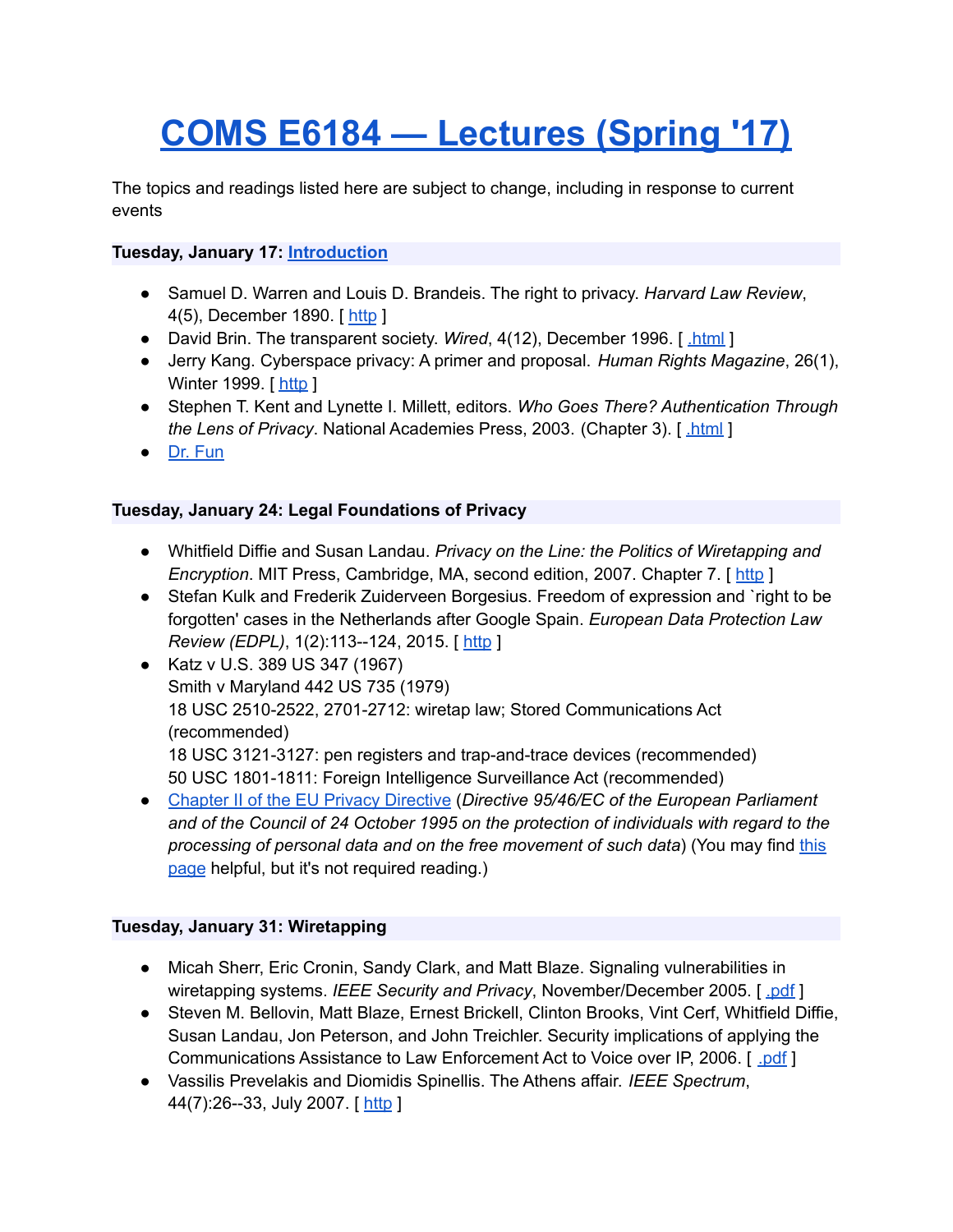- Steven M. Bellovin, Matt Blaze, Sandy Clark, and Susan Landau. Going bright: Wiretapping without weakening communications infrastructure. *IEEE Security & Privacy*, 11(1):62--72, January--February 2013. [ [DOI](http://dx.doi.org/10.1109/MSP.2012.138) | [.pdf](https://www.cs.columbia.edu/~smb/papers/GoingBright.pdf) ]
- Steven M. Bellovin, Matt Blaze, Sandy Clark, and Susan Landau. Lawful hacking: Using existing vulnerabilities for wiretapping on the Internet. *Northwestern Journal of Technology & Intellectual Property*, 12(1), 2014. (Optional--and long--follow-on to "Going Bright"). [ [http](http://scholarlycommons.law.northwestern.edu/njtip/vol12/iss1/1/) ]

#### **Tuesday, February 07: Crime and National Security**

- Privacy and Civil Liberties Oversight Board. Report on the telephone records program conducted under Section 215 of the USA PATRIOT Act and on the operations of the Foreign Intelligence Surveillance Court, January 23, 2014. Parts 1-3 only. [ [.pdf](https://pclob.gov/library/215-Report_on_the_Telephone_Records_Program.pdf) ]
- Harold Abelson, Ross Anderson, Steven M. Bellovin, Josh Benaloh, Matt Blaze, Whitfield Diffie, Matthew Green, Peter G. Neumann, Susan Landau, Ronald L. Rivest, Jeffrey I. Schiller, Bruce Schneier, Michael Specter, and Daniel J. Weitzner. Keys under doormats: Mandating insecurity by requiring government access to all data and communications. *Journal of Cybersecurity*, 2015. [ [http](http://cybersecurity.oxfordjournals.org/content/1/1/69) ]
- Report of the Manhattan District Attorney's Office on smartphone encryption and public safety, November 2015. [ [.pdf](http://manhattanda.org/sites/default/files/11.18.15%20Report%20on%20Smartphone%20Encryption%20and%20Public%20Safety.pdf) ]
- Joanna Dawson. Investigatory powers bill. Briefing paper, March 11, 2016. Sections 1-5, but ignore the "pre-legislative scrutiny portions". [[http](http://researchbriefings.parliament.uk/ResearchBriefing/Summary/CBP-7518#fullreport)]

#### **Tuesday, February 14: Web Privacy**

- Joseph Reagle and Lorrie Faith Cranor. The platform for privacy preferences. *Commun. ACM*, 42(2):48--55, February 1999. [ [DOI](http://dx.doi.org/10.1145/293411.293455) | [http](http://doi.acm.org/10.1145/293411.293455) ]
- D. Kristol and L. Montulli. HTTP State Management Mechanism. RFC 2965, October 2000. [ [.txt](http://www.rfc-editor.org/rfc/rfc2965.txt) ]
- Simon Byers, Lorrie Faith Cranor, Dave Kormann, and Patrick McDaniel. Searching for privacy: Design and implementation of a P3P-enabled search engine. In *International Workshop on Privacy Enhancing Technologies*, pages 314--328. Springer, 2004. [ [.pdf](http://www.patrickmcdaniel.org/pubs/pets04.pdf) ]
- Peter Eckersley. How unique is your web browser? In *International Symposium on Privacy Enhancing Technologies Symposium (PETS)*, pages 1--18. Springer, 2010. [ [.pdf](https://www.freehaven.net/anonbib/cache/pets2010:eckersley2010unique.pdf) ]

Midterm paper topic approval deadline

**Tuesday, February 21: Social Networks**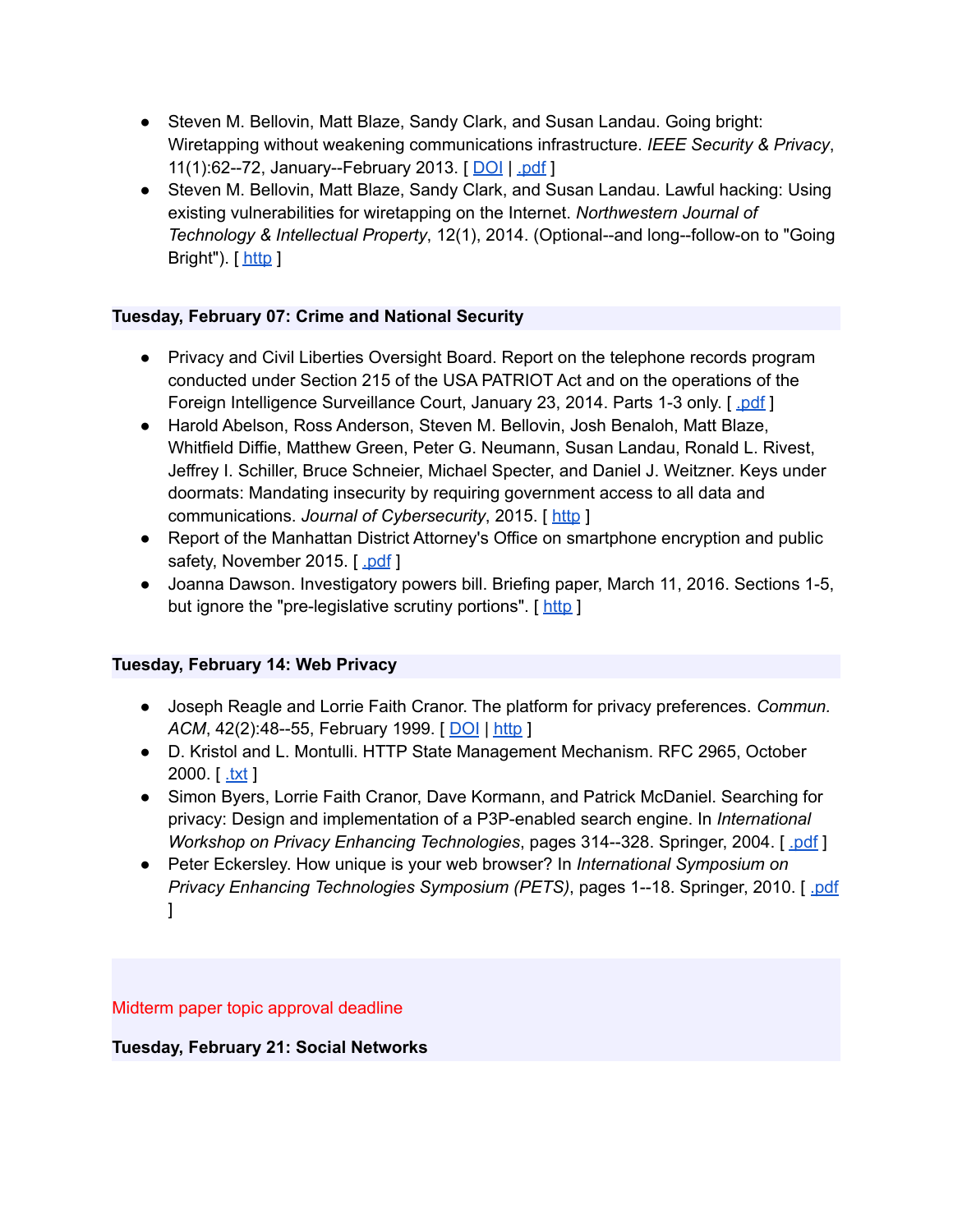- Ralph Gross and Alessandro Acquisti. Information revelation and privacy in online social networks. In *Proceedings of the 2005 ACM Workshop on Privacy in the Electronic Society*, WPES '05, pages 71--80, New York, NY, USA, 2005. ACM. [  $\overline{DOI}$  $\overline{DOI}$  $\overline{DOI}$  | [http](http://doi.acm.org/10.1145/1102199.1102214) ]
- Balachander Krishnamurthy and Craig E Wills. Privacy leakage in mobile online social networks. In *Proceedings of the 3rd Conference on Online Social Networks*, pages 4--4. USENIX Association, 2010. [ [.pdf](http://web.cs.wpi.edu/~cew/papers/wosn10.pdf) ]
- Michelle Madejski, Maritza Johnson, and Steven M. Bellovin. A study of privacy setting errors in an online social network. In *Proceedings of SESOC 2012*, 2012. [ [.pdf](https://www.cs.columbia.edu/~smb/papers/fb-violations-sesoc.pdf) ]
- Guanxiong Huang and Kang Li. The effect of anonymity on conformity to group norms in online contexts: A meta-analysis. *International Journal of Communication*, 10(0), 2016. [ [http](http://ijoc.org/index.php/ijoc/article/view/4037) 1

#### **Tuesday, February 28: Database Nation; Link Analysis**

- Simson Garfinkel. *Database Nation*. O'Reilly and Associates, 2000. Read Chapter 4. The link to the book is via the Columbia library network; full text is available. However... they seem to limit the number of simultanous readers; do not wait until the night before. (In fact, you may wish to read more; it's a fast read. Chapter 9 is prescient and scary -- and it was written before the terrorist attacks of  $9/11$ .). [[http](https://clio.columbia.edu/catalog/4249665) ]
- C. Cortes, D. Pregibon, and C. Volinsky. Communities of interest. In *Proceedings of IDA 2001---Intelligent Data Analysis*, 2001. [ [http](http://rd8hp6du2b.scholar.serialssolutions.com/?sid=google&auinit=C&aulast=Cortes&atitle=Communities+of+interest&title=Intelligent+data+analysis&volume=6&issue=3&date=2002&spage=211&issn=1088-467X) ]
- Hady Wirawan Lauw, Ee Peng Lim, Tek Tim Tan, and Hwee Hwa Pang. Mining social network from spatio-temporal events. In *Workshop on Link Analysis, Counterterrorism and Security*, pages 82--93, April 2005. [ [http](http://ink.library.smu.edu.sg/sis_research/1138) ]
- Kathleen Benitez and Bradley Malin. Evaluating re-identification risks with respect to the HIPAA privacy rule. *Journal of the American Medical Informatics Association*, 17(2):169--177, 2010. [[http](https://academic.oup.com/jamia/article/17/2/169/809345/Evaluating-re-identification-risks-with-respect-to) ]

#### **Tuesday, March 07: Privacy and Data Mining**

- Rakesh Agrawal and Ramakrishnan Srikant. Privacy-preserving data mining. *SIGMOD Rec.*, 29(2):439--450, May 2000. [ [DOI](http://dx.doi.org/10.1145/335191.335438) | [http](http://doi.acm.org/10.1145/335191.335438) ]
- Latanya Sweeney. *k*-anonymity: A model for protecting privacy. *International Journal of Uncertainty, Fuzziness and Knowledge-Based Systems*, 10(05):557--570, October 2002.  $\lceil$  [.pdf](http://www.cs.pomona.edu/~sara/classes/cs190-fall12/k-anonymity.pdf)  $\rceil$
- Cynthia Dwork. Differential privacy. *ICALP* 2006, 4052:1--12, 2006. [[DOI](http://dx.doi.org/10.1007/11787006_1) | [http](http://link.springer.com/chapter/10.1007/11787006_1) ]

#### **Tuesday, March 21: Anonymous Connectivity**

● David L. Chaum. Untraceable electronic mail, return addresses, and digital pseudonyms. *Communications of the ACM*, 24(2):84--90, 1981. [ [DOI](http://doi.acm.org/10.1145/358549.358563) ]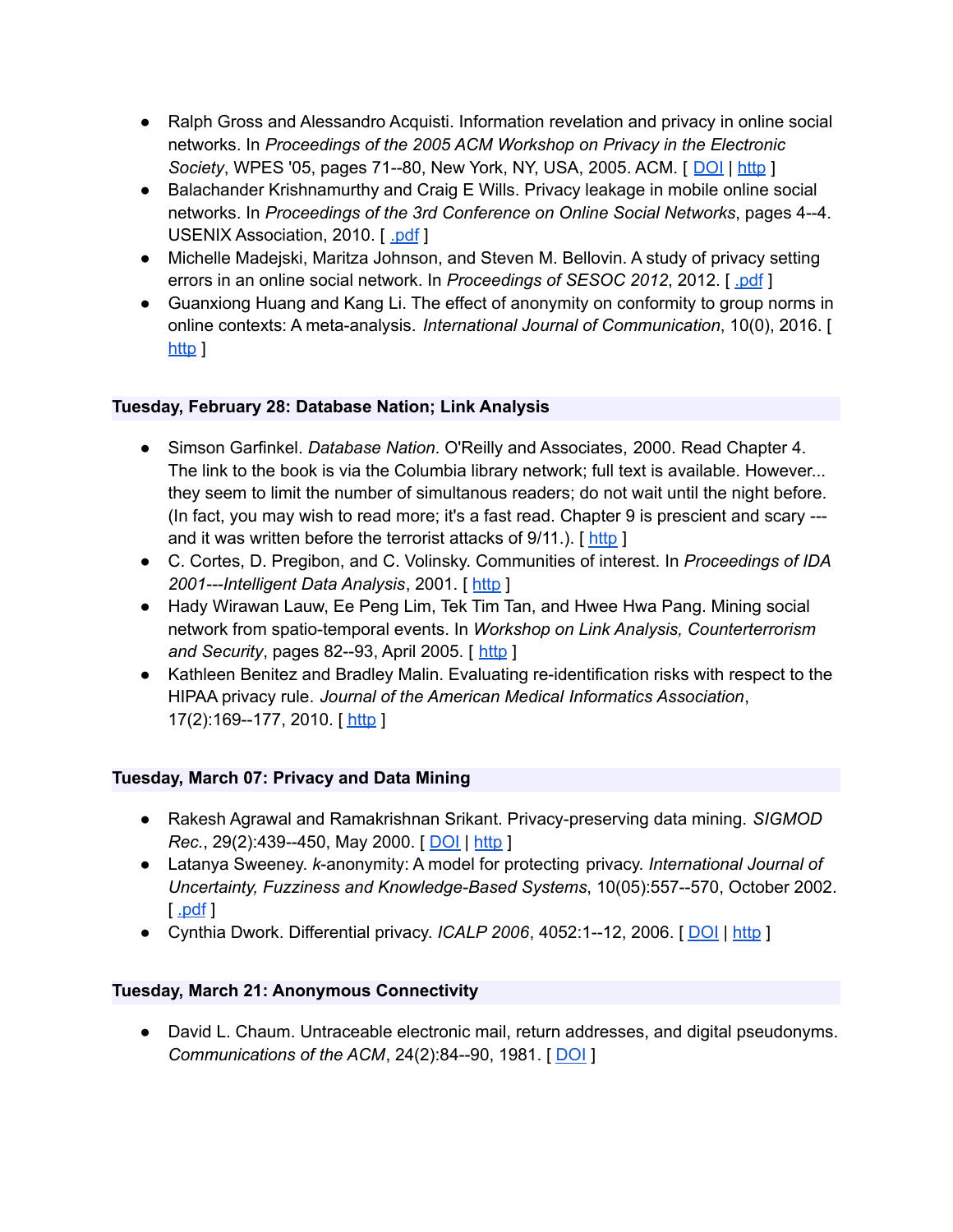- G. Danezis, R. Dingledine, and N. Mathewson. Mixminion: design of a type III anonymous remailer protocol. In *2003 Symposium on Security and Privacy, 2003.*, pages 2--15, May 2003. [ [DOI](http://dx.doi.org/10.1109/SECPRI.2003.1199323) ]
- Roger Dingledine, Nick Mathewson, and Paul Syverson. Tor: The second-generation onion router. In *Proceedings of the 13th USENIX Security Symposium*, August 2004. [ [http](http://static.usenix.org/legacy/events/sec04/tech/full_papers/dingledine/dingledine_html/) ]

### **Midterm papers due**

#### **Tuesday, March 28: Traffic Analysis**

- Nick Mathewson and Roger Dingledine. Practical traffic analysis: Extending and resisting statistical disclosure. In *International Workshop on Privacy Enhancing Technologies*, pages 17--34. Springer, 2004. [ [.pdf](https://crysp.uwaterloo.ca/courses/pet/F07/cache/freehaven.net/doc/e2e-traffic/e2e-traffic.pdf) ]
- S. J. Murdoch and G. Danezis. Low-cost traffic analysis of Tor. In *2005 IEEE Symposium on Security and Privacy (S P'05)*, pages 183--195, May 2005. [ [DOI](http://dx.doi.org/10.1109/SP.2005.12) ]
- Charles V Wright, Lucas Ballard, Fabian Monrose, and Gerald M Masson. Language identification of encrypted VoIP traffic: Alejandra y Roberto or Alice and Bob? In *USENIX Security*, volume 3, page 3, 2007. [ [http](http://static.usenix.org/events/sec07/tech/full_papers/wright/wright_html/) ]

#### Final paper topic approval deadline

#### **Tuesday, April 04: Side Channels**

- Dawn Xiaodong Song, David Wagner, and Xuqing Tian. Timing analysis of keystrokes and timing attacks on ssh. In *USENIX Security Symposium*, volume 2001, 2001. [ [.pdf](https://www.usenix.org/legacy/events/sec2001/full_papers/song/song.pdf) ]
- Steven M. Bellovin. A technique for counting NATted hosts. In *Proc. Second Internet Measurement Workshop*, pages 267--272, Marseille, 2002. [ [.pdf](https://www.cs.columbia.edu/~smb/papers/fnat.pdf) ]
- T. Kohno, A. Broido, and K. C. Claffy. Remote physical device fingerprinting. *IEEE Transactions on Dependable and Secure Computing*, 2(2):93--108, April 2005. [ [DOI](http://dx.doi.org/10.1109/TDSC.2005.26) ]
- D. Harnik, B. Pinkas, and A. Shulman-Peleg. Side channels in cloud services: Deduplication in cloud storage. *IEEE Security & Privacy*, 8(6):40--47, Nov 2010. [ [DOI](http://dx.doi.org/10.1109/MSP.2010.187) ]

#### **Tuesday, April 11: Digital Cash**

● D. Chaum, A. Fiat, and M. Naor. Untraceable electronic cash. In *Proceedings on Advances in Cryptology*, CRYPTO '88, pages 319--327, New York, NY, USA, 1990. Springer-Verlag New York, Inc. [ [http](http://dl.acm.org/citation.cfm?id=88314.88969) ]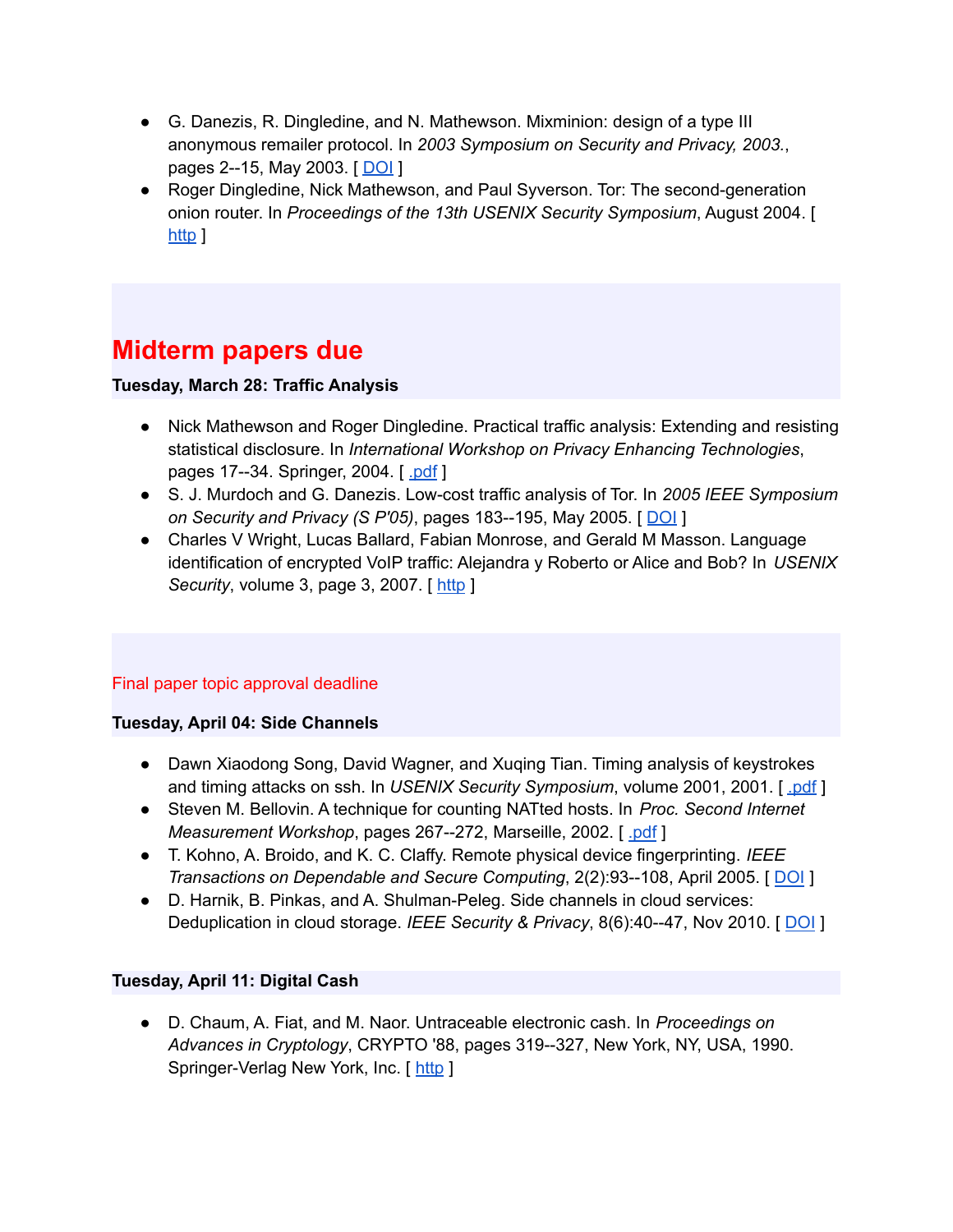- Markus Jakobsson and Moti Yung. Revokable and versatile electronic money (extended abstract). In *Proceedings of the 3rd ACM Conference on Computer and Communications Security*, CCS '96, pages 76--87, New York, NY, USA, 1996. ACM. [ **[DOI](http://dx.doi.org/10.1145/238168.238191)** | [http](http://doi.acm.org/10.1145/238168.238191) ]
- Satoshi Nakamoto. Bitcoin: A peer-to-peer electronic cash system, 2009. Note: this class is about privacy and anonymity, not economics; the economic arguments for or against the suitability of Bitcoin as a currency aren't particularly relevant. [ [.pdf](https://bitcoin.org/bitcoin.pdf) ]
- Eli Ben Sasson, Alessandro Chiesa, Christina Garman, Matthew Green, Ian Miers, Eran Tromer, and Madars Virza. Zerocash: Decentralized anonymous payments from bitcoin. In *2014 IEEE Symposium on Security and Privacy*, pages 459--474. IEEE, 2014. [ [http](http://ieeexplore.ieee.org/document/6956581/?arnumber=6956581) ]

#### **Tuesday, April 18: Internet of Things**

- Jan Henrik Ziegeldorf, Oscar García Morchon, and Klaus Wehrle. Privacy in the internet of things: threats and challenges. *Security and Communication Networks*, 7(12):2728--2742, 2014. [[http](http://onlinelibrary.wiley.com/doi/10.1002/sec.795/full) ]
- Scott R Peppet. Regulating the Internet of Things: first steps toward managing discrimination, privacy, security and consent. *Tex. L. Rev.*, 93, 2014. Pages 118-132. [ [.pdf](http://www.texaslrev.com/wp-content/uploads/2015/08/Peppet-93-1.pdf) ]
- Xavier Caron, Rachelle Bosua, Sean B Maynard, and Atif Ahmad. The internet of things (iot) and its impact on individual privacy: An australian perspective. *Computer Law & Security Review*, 32(1):4--15, 2016. [ [http](http://www.sciencedirect.com/science/article/pii/S0267364915001661) ]
- Martin Henze, Lars Hermerschmidt, Daniel Kerpen, Roger Häußling, Bernhard Rumpe, and Klaus Wehrle. A comprehensive approach to privacy in the cloud-based internet of things. *Future Generation Computer Systems*, 56:701--718, 2016. [ [http](http://www.sciencedirect.com/science/article/pii/S0167739X15002964) ]

#### **Tuesday, April 25: Location Privacy**

- Marco Gruteser and Dirk Grunwald. Anonymous usage of location-based services through spatial and temporal cloaking. In *Proceedings of the 1st International Conference on Mobile Systems, Applications and Services*, MobiSys '03, pages 31--42, New York, NY, USA, 2003. ACM. [ [DOI](http://dx.doi.org/10.1145/1066116.1189037) | [http](http://doi.acm.org/10.1145/1066116.1189037) ]
- Gerald Friedland and Robin Sommer. Cybercasing the joint: On the privacy implications of geo-tagging. In *HotSec*, 2010. [ [.pdf](https://www.usenix.org/legacy/events/hotsec10/tech/full_papers/Friedland.pdf) ]
- Julien Freudiger, Raoul Neu, and Jean-Pierre Hubaux. Private sharing of user location over online social networks. In *HotPETs*, number EPFL-CONF-152141, 2010. [ [http](https://infoscience.epfl.ch/record/152141) ]
- Yong Wang, Daniel Burgener, Marcel Flores, Aleksandar Kuzmanovic, and Cheng Huang. Towards street-level client-independent IP geolocation. In *NSDI*, volume 11, 2011. [ [.pdf](https://www.usenix.org/legacy/events/nsdi11/tech/full_papers/Wang_Yong.pdf) ]

#### **Tuesday, May 09: Final Presentations: 6:00-10:00, in the CS Conference Room**